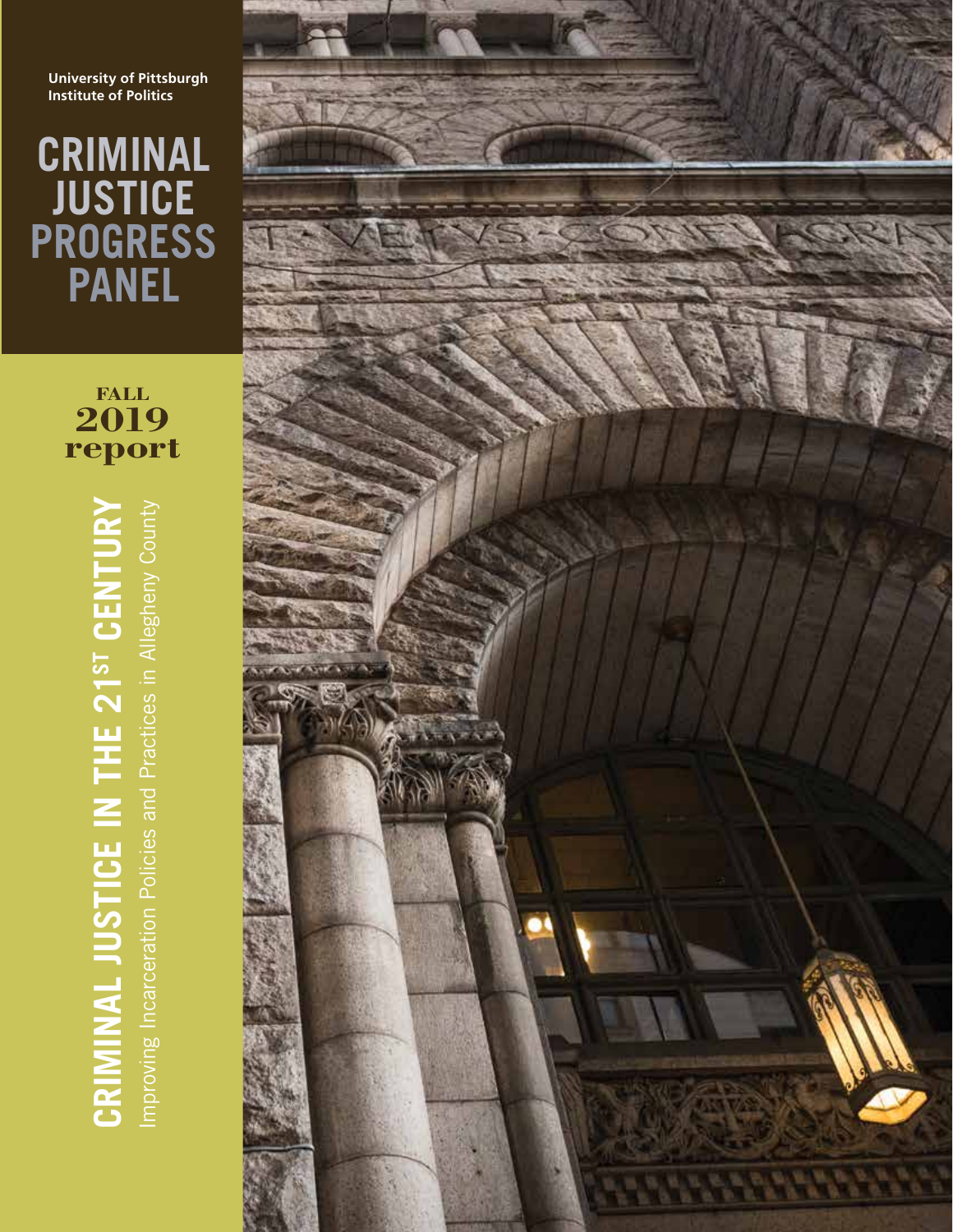## **TABLE OF CONTENTS**

| New Resources, Opportunities, and Commitments 3          |
|----------------------------------------------------------|
| The MacArthur Foundation's Safety and Justice Challenge: |
| The Heinz Endowments: An Extraordinary Pittsburgh        |
|                                                          |
| The Buhl Foundation's One Northside Initiative:          |
| Building a Neighborhood Partnership Involving            |
| the City of Pittsburgh Police and Housing Authority      |
|                                                          |
|                                                          |
|                                                          |
| Appendix: Criminal Justice Task Force Recommendations11  |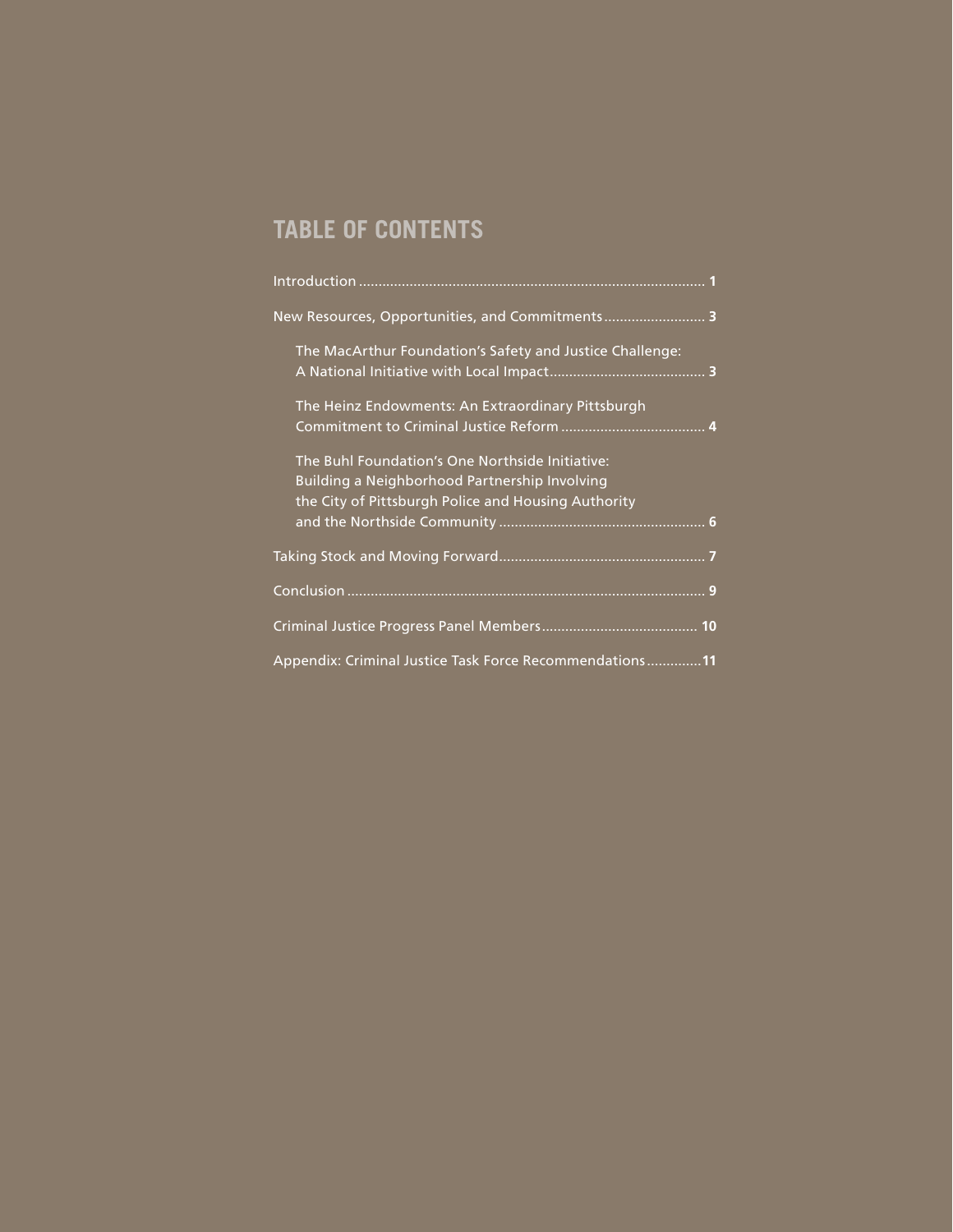# **INTRODUCTION**

In September 2015, the University of Pittsburgh Institute of Politics (IOP or the Institute) devoted much of its annual Elected Officials Retreat to the topic of mass incarceration. That program included an overview of national developments. However, the speakers and panelists were all local, with many holding key positions within the criminal justice system in Allegheny County.

Shortly after that session, Allegheny County Executive Rich Fitzgerald requested that the Institute examine ways to improve the county's criminal justice system so that it would be "fairer and less costly, without compromising public safety." In response to this request, and in partnership with the county executive, the Institute convened its Criminal Justice Task Force. That distinguished group of 40 included criminal justice professionals holding positions of leadership within the county's criminal justice system, highly respected academics with expertise in directly related fields, and community leaders with a strong interest in the criminal justice system but most often with no direct links to it. The task force was cochaired by Mark Nordenberg, who chairs the Institute and is the chancellor emeritus of the University of Pittsburgh and former dean of its School of Law, and Frederick Thieman, who holds the Henry Buhl, Jr. Chair for Civic Leadership of the Buhl Foundation and is the former president of the foundation and a former U.S. attorney.

The task force met each month for the better part of a year and benefited from both the best-practice ideas shared by national experts and the perspectives of leaders from within the county's criminal justice system. Its work also was informed by information developed by the talented data professionals working for the county and the Fifth Judicial District of Pennsylvania. In November 2016, the task force released its report, *Criminal Justice in the 21st Century: Improving Incarceration Policies and Practices in Allegheny County*. The report, which was structured to build on the substantial improvements already achieved by criminal justice professionals in Allegheny County, was framed by six guiding principles:<sup>1</sup>

- The preservation of public safety through effective law enforcement that is protective of individual rights is a fundamental responsibility of good government.
- Depriving a person of his or her freedom through the criminal justice system, especially prior to an adjudication of guilt, is a serious and intrusive action to be used wisely by governments created to respect and preserve individual liberty.



- Incarceration and other forms of correctional control should be used judiciously, with careful balancing of the goals of punishment and deterrence, preserving public safety, respecting victims' rights, maximizing opportunities for rehabilitation, and conserving scarce government resources.
- The processes of the criminal justice system should be fair; socially and financially equitable; and structured to avoid even the appearance of bias, particularly racial or ethnic bias.
- The criminal justice system and all expenditures made in support of it must be cost-effective and subject to appropriate oversight and budgetary review, as is true of all operations ` of government.
- In a society characterized by dramatic advances in information systems, modern methods should be employed to obtain the most timely and pertinent data that would be useful in supporting fact-based decision making and transparency within the criminal justice system.

The report culminated with a series of recommendations for the improvement of policing, pretrial services, prosecution and defense, incarceration, and courts and probation in Allegheny County. The first three of those recommendations were directed to County Executive Fitzgerald. Consistent with the committed leadership he has shown throughout this process, he accepted and implemented all three.

The first of those recommendations stated: "Given the strong and growing public interest in the fair and effective functioning of the criminal justice system, the Allegheny County Executive should appoint a panel to review progress in implementing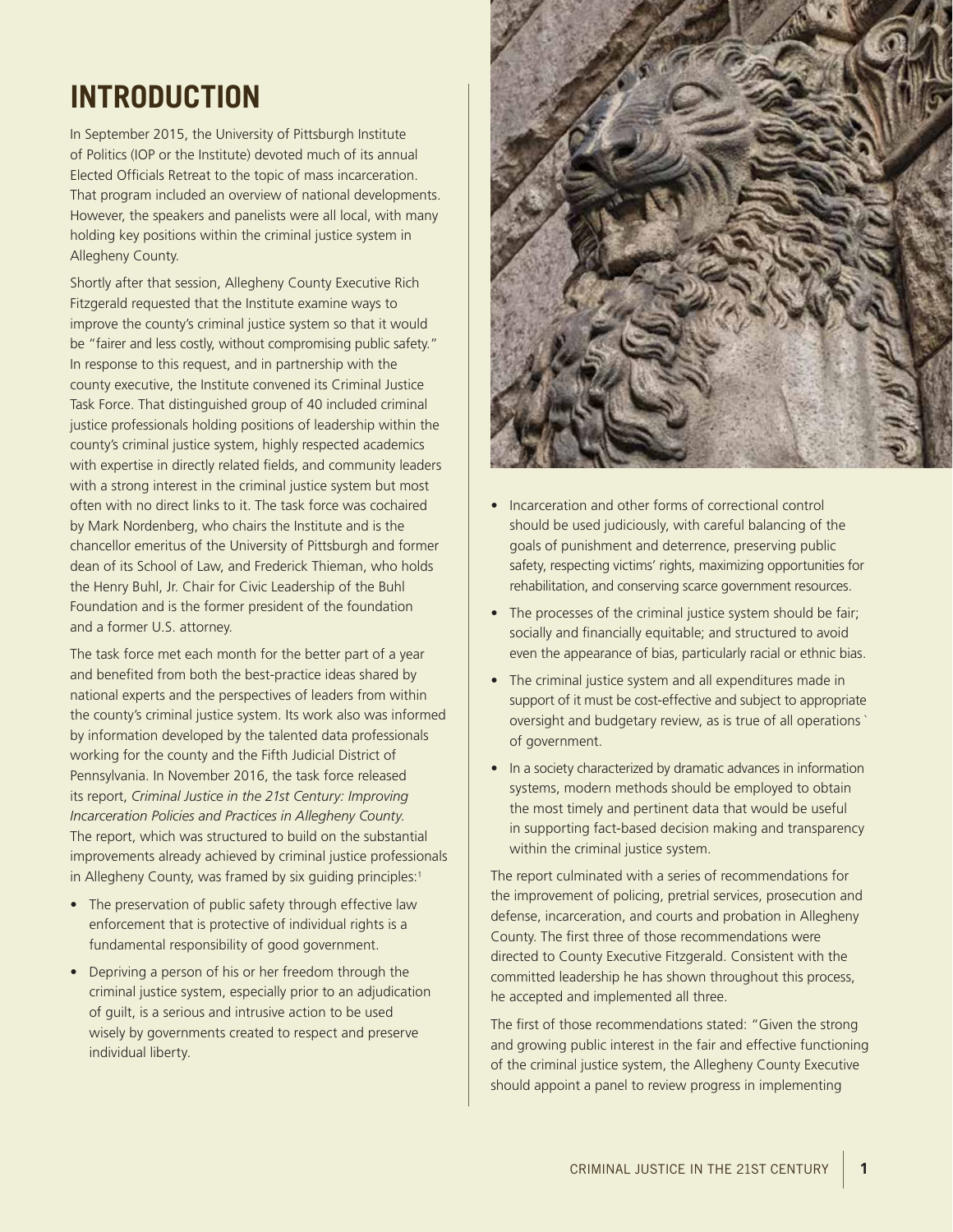these recommendations and advancing the guiding principles, providing a new measure of accountability and a new source of information."2 County Executive Fitzgerald appointed and charged the progress panel, requesting that it act under the auspices of Pitt's Institute of Politics, as the task force had done. Eight of the nine progress panel members were drawn from the membership of the task force, and the cochairs of the task force, Mark Nordenberg and Frederick Thieman, also agreed to cochair the progress panel. The remaining seven members are as follows:

- **Alfred Blumstein**, PhD, J. Erik Jonsson University Professor of Urban Systems and Operations Research, emeritus, at Carnegie Mellon University; former chair of the Pennsylvania Commission on Crime and Delinquency; and recipient of the Stockholm Prize in Criminology
- **Kenya Boswell**, president, BNY Mellon Foundation of Southwestern Pennsylvania
- **Quintin Bullock**, DDS, president, Community College of Allegheny County
- **Susan Everingham**, RAND director of innovation architecture and senior policy researcher and professor, Pardee RAND Graduate School
- **Jeffrey Finkelstein**, president and CEO, Jewish Federation of Greater Pittsburgh
- **Glenn Grayson**, pastor, Wesley Center A.M.E. Zion Church
- **Matt Smith**, president, Greater Pittsburgh Chamber of Commerce, and former state senator

The panel has been meeting on a quarterly basis and issued the first of its periodic reports in 2018. That report can be read in its entirety online.<sup>3</sup> After noting that available information "clearly suggests that there are areas in which there is enormous potential for improvement" and that "there is an urgent need to pursue existing opportunities for improvement, both to achieve higher levels of fairness and to reduce dramatically escalating costs," the report concluded with the following observations:4

The task force's plan provides a road map for pursuing those companion goals of fairness, cost-effectiveness, and safety, and the progress panel is pleased to report that committed efforts to fuel further progress are underway. It seems appropriate that the county executive, who launched this initiative, also has taken the lead with respect to implementing its recommendations. However, equally determined efforts by other leaders will be essential to achieving even higher levels of progress.

It is those efforts that the progress panel will monitor and assess in the months and years ahead and that will be the subject of an ongoing series of progress reports. Among obvious areas of focus will be the extent to which data are being used effectively; the speed with which improvements to the system are implemented; whether or not minority groups, particularly Blacks, continue to be impacted disproportionately; and the extent to which any particular parts of a coordinated system are holding back the progress of the system as a whole. It is our hope that future reports can cite the types of reforms and progress noted in this first report.5

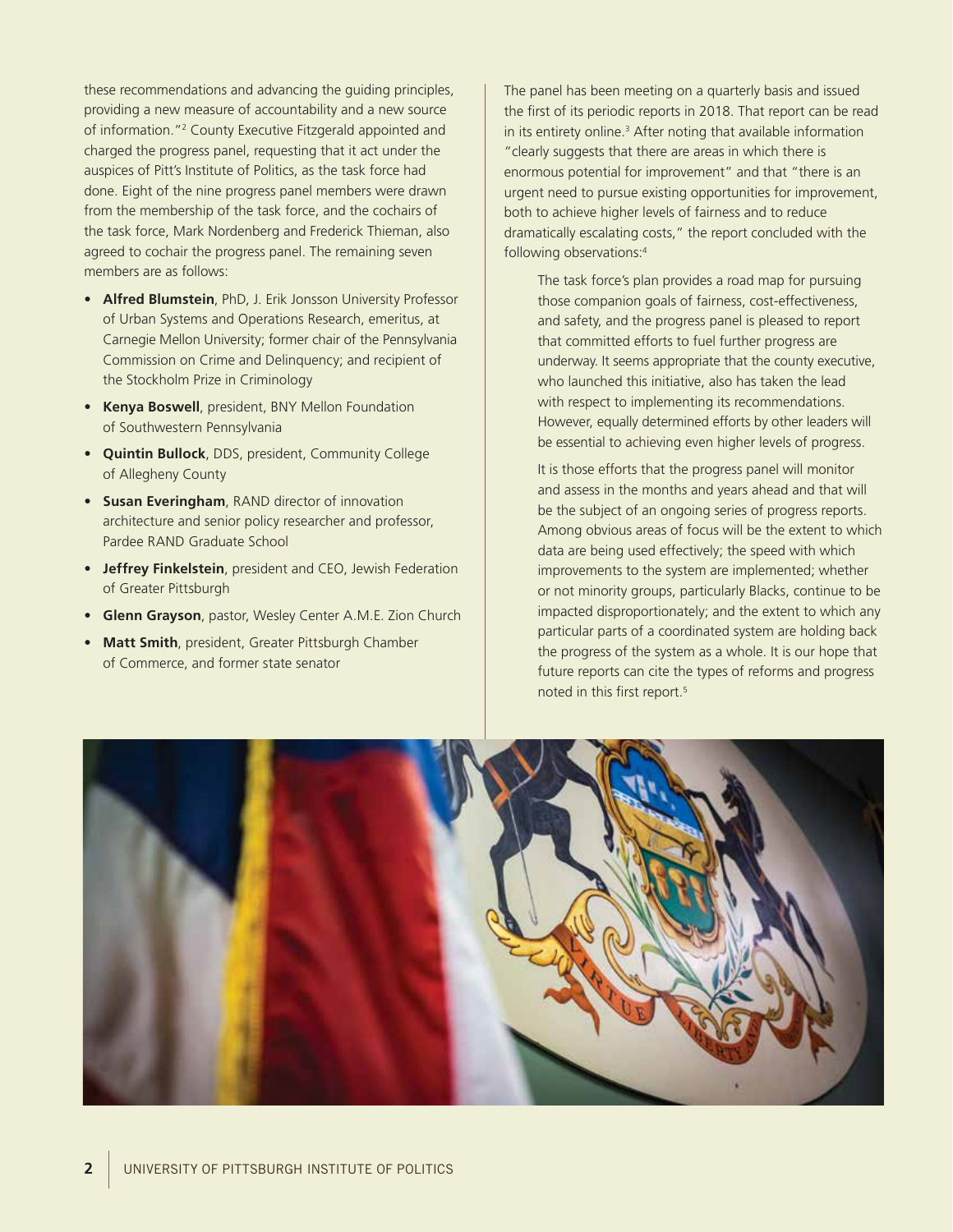## **NEW RESOURCES, OPPORTUNITIES, AND COMMITMENTS**

Since the progress panel issued its initial report, a number of encouraging developments relating to criminal justice reform have occurred locally, including the county's receipt of a \$2 million grant from the John D. and Catherine T. MacArthur Foundation to advance reform efforts, the Heinz Endowments' announcement of a \$10 million investment in criminal justice reform, and the community policing successes produced by the Buhl Foundation's One Northside initiative. These developments not only are consistent with the spirit of the task force's guiding principles but also provide new and welcomed support for the advancement of its recommendations.

## **THE MACARTHUR FOUNDATION'S SAFETY AND JUSTICE CHALLENGE: A NATIONAL INITIATIVE WITH LOCAL IMPACT**

In October 2018, the John D. and Catherine T. MacArthur Foundation awarded Allegheny County a \$2 million grant to continue to build upon its local criminal justice reform efforts by reducing both the population of the Allegheny County Jail and the racial disparities that seem to be so prevalent throughout the criminal justice system.6 The grant is part of the MacArthur Foundation's Safety and Justice Challenge, a national initiative to "reduce over-incarceration by changing the way America thinks about and uses jails."<sup>7</sup>

The Safety and Justice Challenge Network, composed of 52 cities and counties in 32 states, supports local leaders in their efforts to address overincarceration through the misuse and overuse of jails. The challenge empowers local leaders to:

- identify causes of overincarceration locally;
- engage with community stakeholders to identify local solutions to address overincarceration, racial disparities in incarceration, and system improvements; and
- build infrastructure to track data and measure performance  $over time<sup>8</sup>$

Allegheny County was selected as a MacArthur Foundation challenge site because of its existing record of accomplishment in criminal justice reform and its continued efforts to work collaboratively toward a more safe, efficient, and equitable system. The MacArthur Foundation pointed to the county's success in developing evidence-based reentry programming,

implementing a validated pretrial assessment tool, and building and using dashboards that provide real-time data to decision makers within the criminal justice system. Also key to its selection was the county's demonstrated willingness to engage with the community through efforts like those embodied in the work of the task force and progress panel. One early and concrete benefit of this dialogue can be seen in the impact of the decision to have public defenders appear on behalf of indigent defendants at a far greater number of preliminary arraignments, as had been recommended by the task force.

Consistent with priorities articulated in the 2016 task force report and the 2018 progress panel report, Allegheny County has committed to achieving two main goals through its participation in the MacArthur challenge: (1) to reduce the county jail population by 20 percent by September 2020 and (2) to reduce racial and ethnic disparities throughout the system. The organizations and officials identified in its MacArthur Foundation application as "partners" in the Allegheny County Safety and Justice Challenge are:

- Allegheny County government officials, including the county executive, county manager, jail warden, director of the department of human services, public defender, and superintendent of police;
- the Fifth Judicial District of Pennsylvania, including the president judge, administrative judge and judges of its Criminal Division, magisterial district judges, director of adult probation and parole, and director of pretrial services (including the Behavioral Assessment Unit);
- the district attorney;
- the sheriff;
- the Allegheny County Chiefs of Police Association;
- the City of Pittsburgh Bureau of Police; and
- the progress panel.

As a general matter, leaders from within the county's criminal justice system have been willing, if not eager, to join forces in a broad-based and coordinated effort to improve the system. However, there have been outliers. It is hoped that one product of the county's participation in the MacArthur challenge will be to nurture ever-higher levels of cooperation within the criminal justice system. This move toward higher levels of teamwork also was advanced by the earlier appointment of Edward Mulvey, a distinguished psychiatry professor with experience in the criminal justice system, as the county's criminal justice coordinator. This is another of the task force recommendations that had been implemented by the county executive, with assistance from the county manager, to whom the coordinator reports.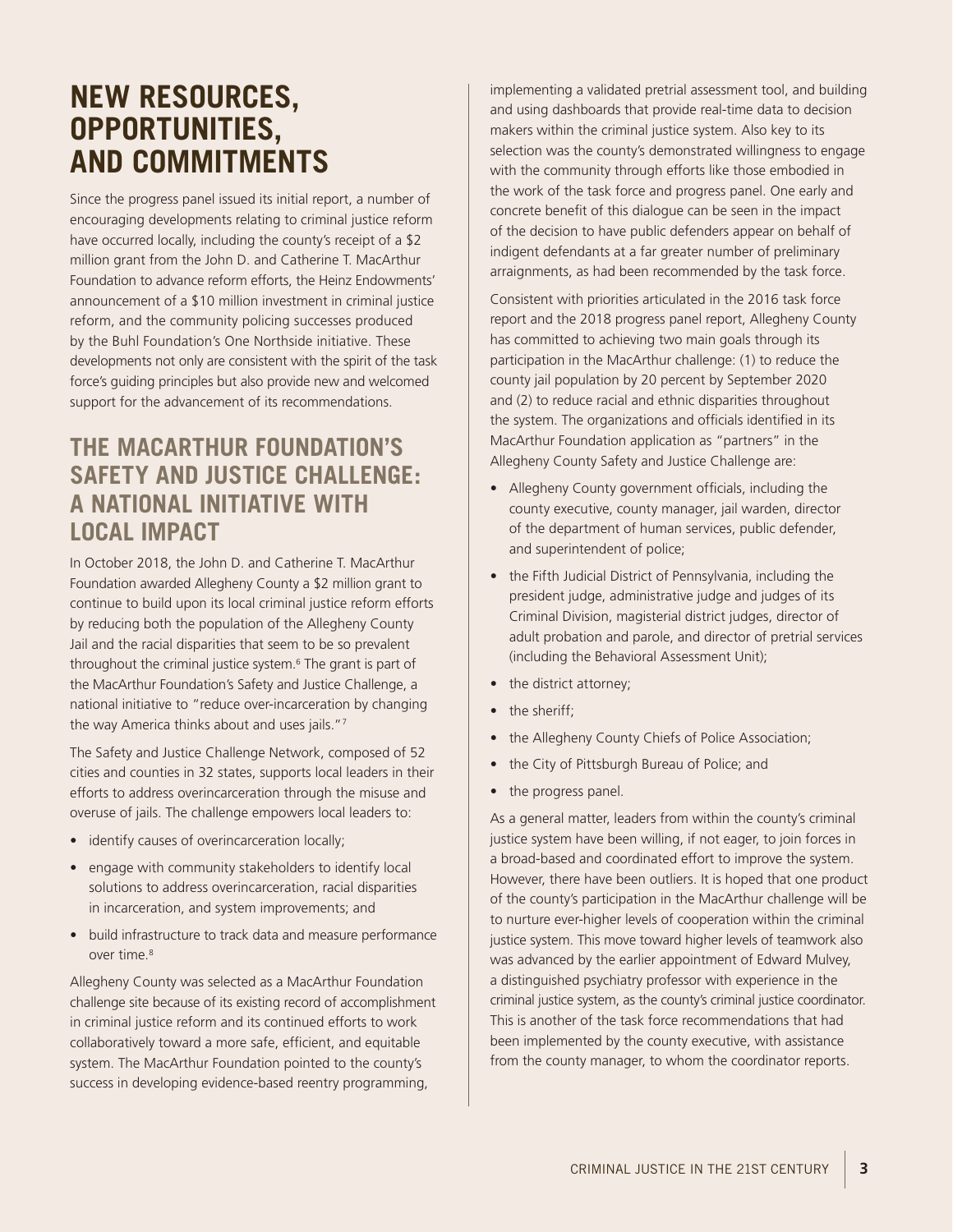The agencies and officials partnering in the challenge have identified the following strategies to reduce the jail population, some of which were directly recommended by the Criminal Justice Task Force (noted in parentheses), while others build on those recommendations:

- Expand representation by the Public Defender's Office at preliminary arraignments through the hiring of three new public defenders (task force recommendation 4e)
- Expand the use of pretrial risk assessments to the 16 magisterial district justices whose offices are outside the City of Pittsburgh and who do not currently use an assessment tool through the hiring of two new pretrial staff members (task force recommendation 4b)
- Further expedite court processing by ensuring the adoption of court time standards and by hiring two senior assistant district attorneys to increase productivity in case screening (task force recommendation 4c)
- Simultaneously resolve new charges and probation violations by scheduling both hearings on one day (Currently, individuals are detained, on average, an additional 65 days in jail following disposition of a new charge while awaiting the hearing on their probation violation). A new probation manager will oversee this work. (task force recommendations 6b, 6c, and 6d)\*
- Expedite jail transfers for individuals being transferred to other counties, state prisons, and federal institutions
- Expedite access to diversion and treatment for people with behavioral issues by developing transitional housing for people with mental health issues who could be released but are awaiting placement and by reviewing current housing policies of behavioral health providers (task force recommendation 4a)
- Implement a program to restore competency locally, rather than having individuals wait in the jail to go to Torrance State Hospital for competency restoration<sup>9</sup>

The county also will work with technical assistance providers to develop a strategy to reduce racial and ethnic disparities within the county criminal justice system and engage both experts and community stakeholders to consider repurposing some portions of the county jail. As this work progresses, the county will measure the impact of reforms that have been implemented and expand approaches that have helped to reduce either the jail population or racial disparities.

The county has already begun assessing some of its reform efforts, such as the representation of indigent defendants by public defenders in an increasing number of preliminary arraignments.

The county's efforts will be enhanced by the focused, goaloriented efforts of additional members of the professional staff whose hiring has been made possible by MacArthur Foundation funding. Those new staff members are as follows:

- three new public defenders who will expand representation at preliminary arraignments, particularly on evenings and weekends when there had been no coverage;
- one pretrial supervision officer and one pretrial investigator to increase the number of people assessed for pretrial risk;
- two senior screener assistant district attorneys for the pretrial screening unit to improve the rate at which cases are ready to proceed at formal arraignment;
- one probation manager to coordinate early probation terminations and detainer resolutions and to serve as a liaison to 14 Court of Common Pleas judges; and
- one project director.

As this staff expansion overview makes clear, the principal investments of MacArthur Foundation funds are being made in the courts and the offices of the public defender and the district attorney. It would be reasonable to expect, then, that major contributions to reductions in both jail population and racial disparities would come from these three key participants in the system.

## **THE HEINZ ENDOWMENTS: AN EXTRAORDINARY PITTSBURGH COMMITMENT TO CRIMINAL JUSTICE REFORM**

In November 2018, the Heinz Endowments announced that it would invest nearly \$10 million over the next three years in programs designed to further criminal justice reform. Key components of the Heinz Endowments' goals include: decreasing the populations of the Allegheny County Jail and Shuman Juvenile Detention Center, expanding mental health and substance abuse treatment, reducing the number of youths removed from classrooms, and providing greater opportunities for formerly incarcerated people to return as contributing members of their communities. Most directly relevant to the work being monitored by the progress panel is a \$350,000 grant from the Heinz Endowments to the Institute of Politics to support the county's ongoing efforts to reduce both the population of the jail and the racial disparities that exist throughout the criminal justice system.

<sup>\*</sup> The task force's 2016 report identified significant issues arising from the overuse of probation in Allegheny County. The county's new initiative resolving new charges and probation violations during hearings on a single day is in keeping with the spirit and goals of task force recommendations 6b, 6c, and 6d.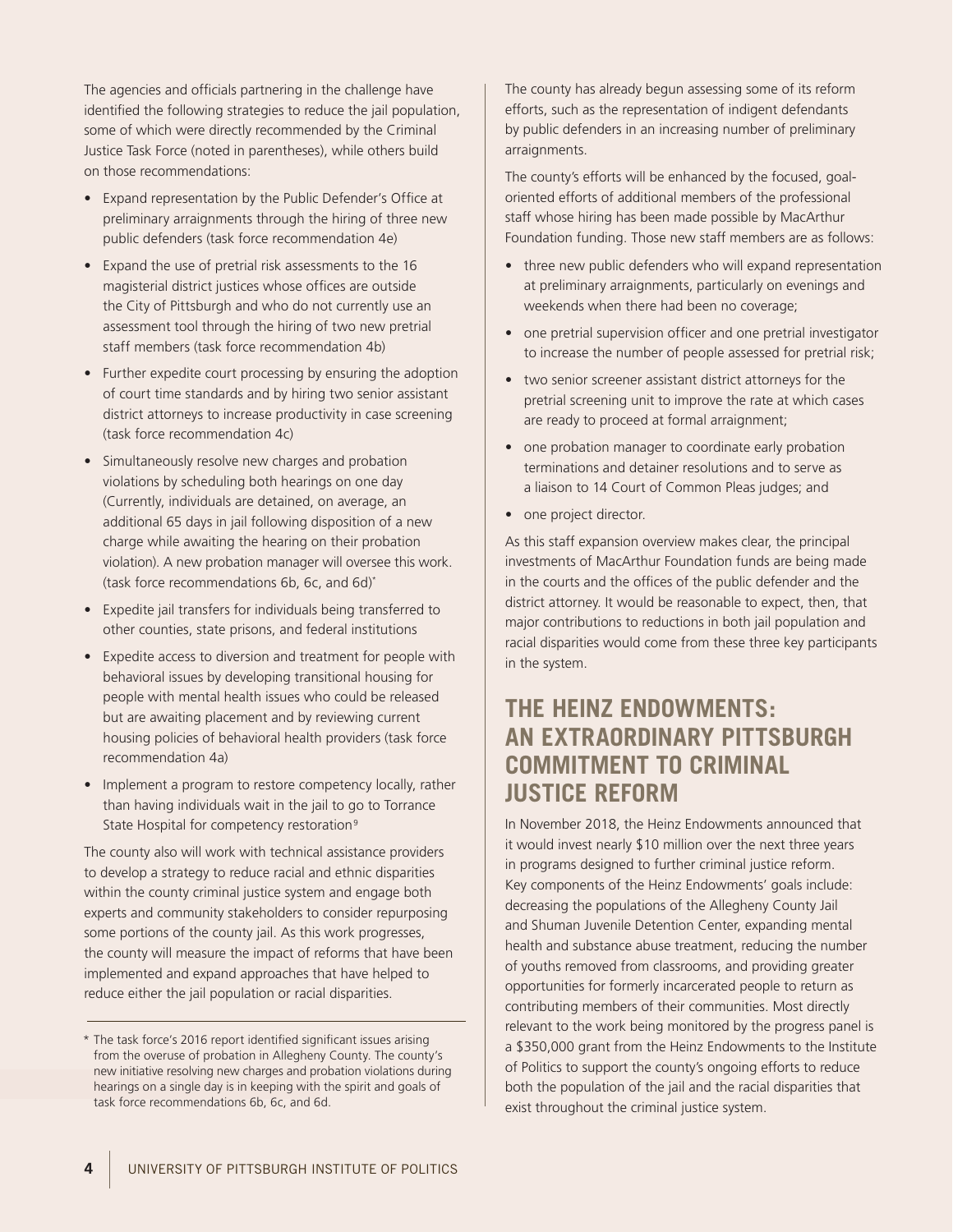Given decreasing crime rates over the course of recent decades, it should be possible to reduce the jail's population without compromising public safety.<sup>10</sup> Reductions in the jail population will decrease the amount of space within the jail required for incarceration. That, in turn, will provide an opportunity for the county to repurpose that freed-up space in ways that more effectively advance the long-term goals of the criminal justice system—including, in particular, providing expanded opportunities for appropriate diversion to services in lieu of jail entry, with the goal of reducing the rates of recidivism.

Consistent with the task force recommendation that, as the jail's population is reduced, there should be an expansion of "programs that have a proven record of reducing recidivism, including reentry programs,"11 repurposed areas within the jail could be used for mental health and addiction assessment and treatment, education, and human services. The current absence of adequate numbers of readily accessible opportunities for diversion into such programs limits the options available to police and magisterial district judges and, therefore, is contributing to the overcrowding of the jail. Making services more readily available would make it easier for law enforcement officers and judges to do their work more effectively and would provide long-term benefits to the community.

In exploring jail repurposing, Allegheny County would join a growing number of jurisdictions promoting goals beyond secure incarceration. For example, in 2008, Bexar County, Texas, opened its crisis treatment center to provide a diversion option for people with mental illness. Since its opening, the center has diverted more than 20,000 individuals.12 As another example, New York, N.Y., is engaged in an effort to close the infamous Rikers Island Jail and open neighborhood jails in its Bronx, Brooklyn, Manhattan, and Queens boroughs to provide better access to courts, visitors, and service providers.<sup>13</sup> Each of the new jails will provide dedicated space for physical and mental health care services, substance use disorder treatment, workforce and education programming, normalized environments, and community space.<sup>14</sup>

To further local exploration of this national shift in thinking, the Institute of Politics, with support from the Heinz Endowments, will host a December 2019 forum structured to stimulate and inform discussions regarding both jail repurposing generally and the potential repurposing of the Allegheny County Jail specifically. National experts will address the purpose and demographics of jails, practices for addressing racial disparities, and modern design trends in jail architecture. The forum also will include presentations on best practices and lessons learned in repurposing jail space.

As the Bexar County example so clearly illustrates, one critical step in reducing the population of our county jail is providing sufficient numbers of diversionary services that not only are effective but that can be conveniently used by law enforcement and the courts. Diversion as an alternative to prosecution can be one source of relief to overburdened courts and overcrowded jails, and diversion programs have been associated with reduced recidivism<sup>15</sup> and, in some cases, reduced criminal justice costs.16

As part of its ongoing efforts, the Institute of Politics will work with community partners to identify and showcase effective local, regional, and national diversion strategies; assess the feasibility of replicating effective programs in Allegheny County; and determine whether policy change is necessary to support the creation or expansion of such programs. The results of this work could include both recommendations for repurposing space within the Allegheny County Jail and other county-based custodial facilities and the identification of nonjail-based strategies to divert more people from the county's criminal justice system.

Among national and local criminal justice reform efforts, a widely shared concern is that the Black community continues to be disproportionately impacted by the criminal justice system.<sup>17</sup> As the county continues to work toward a criminal justice system that is "fair, socially and financially equitable, and structured to avoid even the appearance of bias, particularly racial or ethnic bias," incarceration disparities must be addressed.<sup>18</sup>

In moving forward with its system improvement efforts, one major commitment made by the county is to examine more closely the issue of racial disparities within its criminal justice system. This effort will seek to identify the underlying causes of racial disparities, learn more from national and local best practices, and hear about perceived shortcomings in the system from people who have moved through it as well as from members of their families.

To enable the progress panel to discharge its assessment responsibilities effectively, the county will need to continue its collection and sharing of data on racial disparities within the system. Crucial to this analysis will be obtaining data from the entire criminal justice system, from arrest through post disposition supervision, to be able to pinpoint areas where disparities begin and to develop interventions to address them.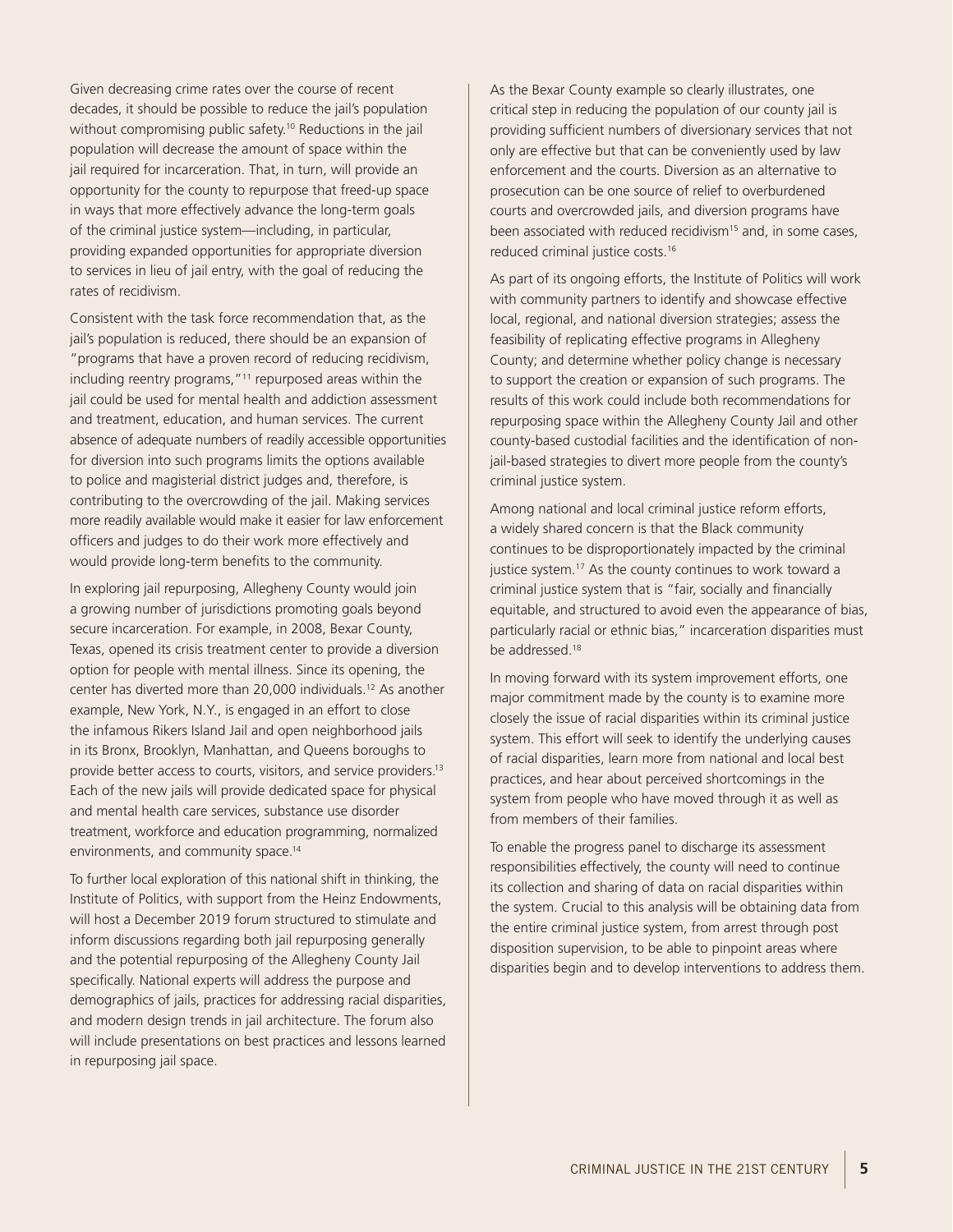## **THE BUHL FOUNDATION'S ONE NORTHSIDE INITIATIVE: BUILDING A NEIGHBORHOOD PARTNERSHIP INVOLVING THE CITY OF PITTSBURGH POLICE AND HOUSING AUTHORITY AND THE NORTHSIDE COMMUNITY**

In 2014, the Buhl Foundation launched One Northside, an initiative that "catalyzes and supports long-term sustainable change for Pittsburgh's 18 Northside neighborhoods."19 This resident-led initiative assists residents and businesses in accessing resources that will help the Northside community to succeed. One Northside has five pillars by which the initiative seeks to improve the quality of life in the Northside community: education, employment, health, place, and safety. Each of the pillars provides an avenue for Northside residents, businesses, and community organizations to become involved in improving the quality of life within their community.

Of particular relevance to the recommendations made in the task force report and to ongoing efforts to improve the county's criminal justice system is the community policing model that One Northside has developed in partnership with the City of Pittsburgh Bureau of Police. That model includes three complementary strategies for resolving conflict and reducing crime in Pittsburgh's Northside neighborhoods. Each of these strategies works to foster trust and improve relationships between community residents and City of Pittsburgh police officers. These strategies are as follows:<sup>20</sup>

- **Relationship-based policing** will foster trust and improve relationships between officers and community members. One Northside is implementing programming that supports:
	- neighborhood-based deployment of officers,
- specialized training for officers, and
- o changes to the Bureau of Police's Human Resource performance evaluation practices and incentives.
- **Public safety partnerships** will promote cooperation among residents, community organizations, and police officers and give residents the tools to resolve conflict before resorting to police intervention. Partnership efforts include:
	- diversion of young adults involved in nonviolent crimes from the criminal justice system into proven prevention programs,
	- specialized training for residents, and
	- o the expansion of a public safety council and block watch network throughout the Northside.
- **Neighborhood safety centers** will replace traditional police stations with neighborhood hubs that are a place for residents to gather, learn, and collaborate. Current initiatives toward this goal include:
	- support for and evaluation of the Public Safety Center partnership with the Housing Authority in Northview Heights and
	- development of resident-centered, officer-driven training as well as other services and wraparound supports.

The Northview Heights Public Safety Center, which officially opened its doors in early December 2018 and which resulted from a partnership among the City of Pittsburgh Bureau of Police and Housing Authority, the Buhl Foundation, and residents of the Northview Heights and Allegheny Dwellings communities, is an especially visible product of this Buhl Foundation-funded initiative. As part of the effort to build trust through community policing, the center offers space for community programming and is staffed by a sergeant and six police officers. The center is in a converted two-story apartment in the Northview Heights complex.

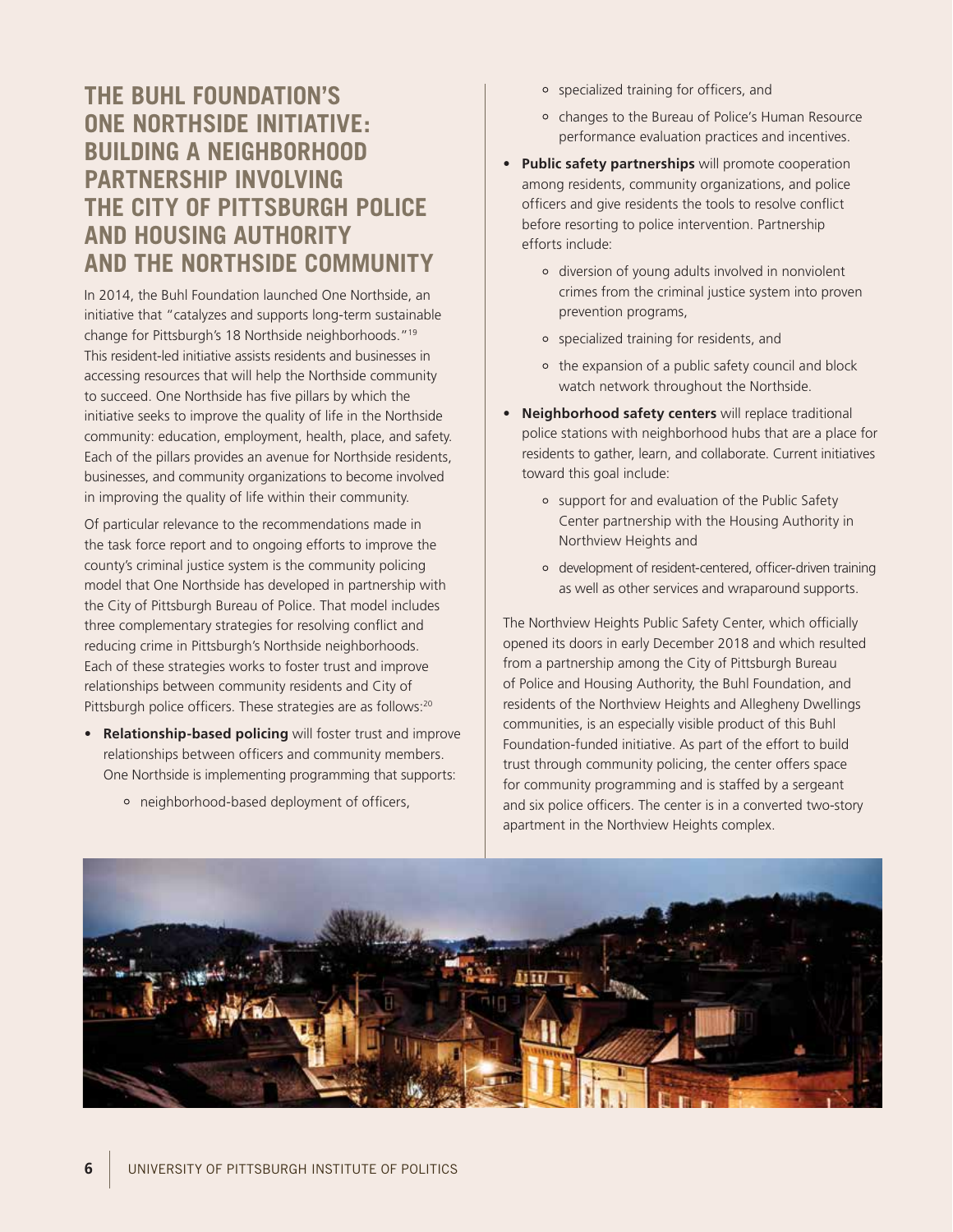## **TAKING STOCK AND MOVING FORWARD**

On May 31, 2019, key members of the county's criminal justice team offered a public presentation on the current state, near-term plans, and key goals of the Safety and Justice Challenge project. That group included T. Matthew Dugan, interim chief public defender; Ashlee Lynn, probation safety and justice implementation manager; Molly Morrill, safety and justice challenge project director; Angharad Stock, deputy administrator-special courts; and Rebecca Spangler, first assistant district attorney. What they reported, then, is very current. Their presentation also provides a clear and very helpful sense not only of where the county is but also of where it seeks to go and how it intends to get there.

The presentation began by repeating the two critical goals of this initiative: to safely reduce the population of the Allegheny County Jail by 20 percent and to reduce racial and ethnic disparities in the criminal justice system.<sup>21</sup> It also described the context that makes these goals achievable: "The Allegheny County Jail opened in 1995, during the height of crime. In the past 21 years, crime has dropped significantly (property crime by 46% and violent crime by 32%) but the jail population has risen by 62%."<sup>22</sup> In describing the composition of this expanded jail population, the presentation noted that only 19 percent of the people in the Allegheny County Jail are being held for violent offenses and that 53 percent of those being held in the jail had a misdemeanor as their highest charge, either pending or convicted. 23

The presentation offered four key reasons for seeking to reduce the population of the county jail and elaborated on each:

- **Enhancing Public Safety:** "Holding low-risk defendants in jail while awaiting trial (even for just 2–3 days) has been found to *increase* the likelihood that they will commit new crimes in the future."
- **Reducing Taxpayer Costs:** "The county spends 42% of its general funds on criminal justice, including \$80 million annually on the jail."
- **Avoiding Family, Workplace, and Community Disruption:** "The effects of incarceration extend beyond the person who is in jail to families, employers, and communities."
- **Eliminating Disparate Impacts:** "Despite making up only 13% of the local population, African Americans make up 49% of the jail population. Roughly 75% of the jail population has a mental health or substance abuse issue."

Particularly striking is the section of the presentation that demonstrated how well aligned efforts to reduce the jail population are with prevailing public opinions. More specifically, the presenters noted that:

- eight in 10 Americans believe that police should cite rather than arrest people accused of nonviolent crimes;
- two in three Americans say crimes driven by addiction or mental illness should be met with treatment, not jail;
- large majorities favor releasing defendants accused of misdemeanor and nonviolent crimes before trial; and
- most Americans support speedy trials within one week to 30 days except under special circumstances.<sup>25</sup>

The presentation went on to identify five strategies that are key to plans to significantly reduce the population of the Allegheny County Jail:

- Expanding representation by public defenders at preliminary arraignments and expanding pretrial assessments to all outlying magisterial district judges
- Expediting court processing
- Resolving new charges and probation violations with one hearing and increasing early probation terminations
- Expediting transfers of individuals moving to other correctional facilities
- Expediting access to treatment and diversion for individuals with behavioral health issues<sup>26</sup>

The sense of connection—in tone, overarching themes, and recommended actions—between this very recent county presentation and the 2016 task force report is very strong. That linkage creates a hopeful sense that the leaders of the criminal justice system not only are moving forward together but are moving in directions that are supported by both careful analysis of data and by public concern.

Progress that already has been achieved also provides reason for hope. This is particularly true of the demonstrated impact of having public defenders present at preliminary arraignments. During a "pilot period," which involved the participation of public defenders at approximately 250 preliminary arraignments per month,<sup>27</sup> there was, according to the recently released report, a 17 percent decrease in the use of money bail, a 19 percent increase in the frequency of agreement between magisterial district judges' decisions and pretrial recommendations, an 8 percent decrease in jail bookings at the time of the preliminary arraignment, and a narrowing of racial gaps in jail bookings.<sup>28</sup> Given that level of success and with the support of MacArthur Foundation funding, lawyers from the Public Defender's Office now are appearing at more than 800 preliminary arraignments per month.29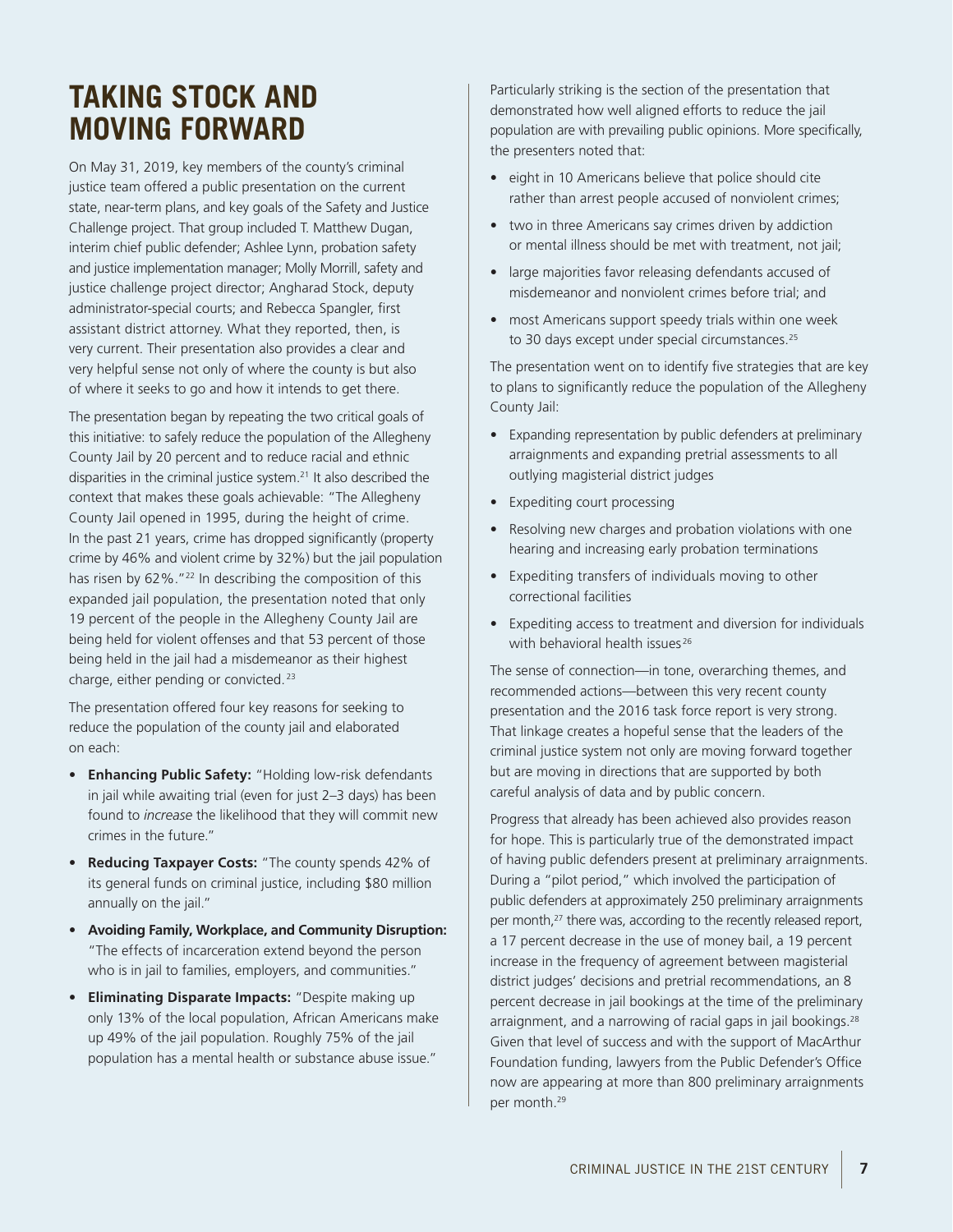It is important to note that the county's plan expects nearly 65 percent of its jail population reduction goal to come from expedited court processing.<sup>30</sup> This ties back to the Criminal Justice Task Force report, which had recommended that the Court of Common Pleas take steps to enhance both fairness and cost-effectiveness by disposing of cases within time frames that are equal to or better than national standards; reducing the length of probation terms to be consistent with national standards; eliminating the use of consecutive probation terms; using graduated sanctions that are fair, swift, and certain for probation violations; and assessing court fines and fees on a sliding scale that reflects a person's ability to pay.<sup>31</sup>

Ongoing monitoring of probation terms should be straightforward and holds real promise for being helpful. In its report, the task force had noted:

Probation terms in Allegheny County are especially long when compared to the rest of the country. Nationally, the average probation term is 22 months. Within Allegheny County, the average probation term is 30 months for misdemeanors and 60 months for felonies. These unusually long terms of probation are among the precipitating factors in the large number of individuals being held in the county jail on probation violation retainers.<sup>32</sup>

It is difficult not to wonder, in fact, if the county's criminal justice system would not be both fairer and more cost-effective if judges simply began imposing shorter probation terms at the time of sentencing rather than maintaining a system that places heavy reliance on other professional staff members to seek early probation terminations.

Bills currently pending in the Pennsylvania legislature and, in some cases, enjoying bipartisan support would bar consecutive probation terms, place caps on probation terms for both misdemeanors and felonies, and provide for the early termination of probation.33, 34 Allegheny County's application to the MacArthur Foundation Safety and Justice Challenge committed to informing elected officials of the costs and consequences of existing probation practices and supporting legislative change.

Such issues underscore how directly the continuing progress of the county depends upon the availability of good data. Allegheny County has long had enviable data collection and analysis capabilities, and those capabilities recently have been enhanced, as was recommended by the task force. There must be an ongoing flow of relevant information so that those participating in this criminal justice improvement project can discharge their responsibilities effectively.

Plans to achieve the second key goal—reducing racial and ethnic disparities—clearly are less well developed. The May 31 county presentation identified four strategies for reducing racial disparities: analyzing local disparities, seeking outside assistance for implicit bias training, creating a working group to engage in problem solving, and monitoring jail population reduction strategies for impact by race.<sup>35</sup> Being a participant in the MacArthur Foundation Safety and Justice Challenge should be an advantage in developing impactful plans for advancing this critical goal. Already, the foundation has distributed a paper titled, "Reducing Racial and Ethnic Disparities in Safety and Justice Challenge Implementation Sites," and presumably there will be ongoing exchanges of information and ideas that are developed as the participating sites work to advance this goal.

The scope of this problem and the fact that disparities can be traced to so many parts of the system are captured in the Statement on Criminal Justice Reform recently released by the American College of Trial Lawyers.

The United States approach to sentencing and incarceration, particularly on non-violent drug offenders—which have a disproportionate impact on racial and ethnic minorities, women and juveniles—deserves thoughtful re-assessment. Racial and ethnic minorities are disproportionately impacted by onerous bail requirements, often in misdemeanor cases, that can result in unnecessary jail time, often with devastating consequences. Moreover, sentencing policies often fail to address or reduce drug dependence and mental illness, thus resulting in a higher likelihood of re-offense. Many current criminal justice policies also adversely impact a defendant's employability, thereby contributing to greater rates of unemployment and poverty among the formerly incarcerated, while increasing costs on taxpayers.<sup>37</sup>

The section of the county's MacArthur Foundation application dealing with racial disparities was similarly sobering, with its preliminary review finding evidence of disparities "at every stage of the system." More specifically, that preliminary review found, after controlling for charge and risk level, that:

- White defendants are 33 percent less likely to have an on-view arrest on their charges than Black defendants;
- Judges are 22 percent less likely to concur with Pretrial's ROR [release on recognizance] recommendation and 10 percent less likely to concur with Pretrial's non-monetary [bail] recommendation for Black defendants than for White defendants;
- White defendants are 41 percent less likely to be sentenced to a jail sentence (on the same charges) than Black defendants; and
- Overall, Black defendants spend an average 21 more days in the jail than White defendants.<sup>38</sup>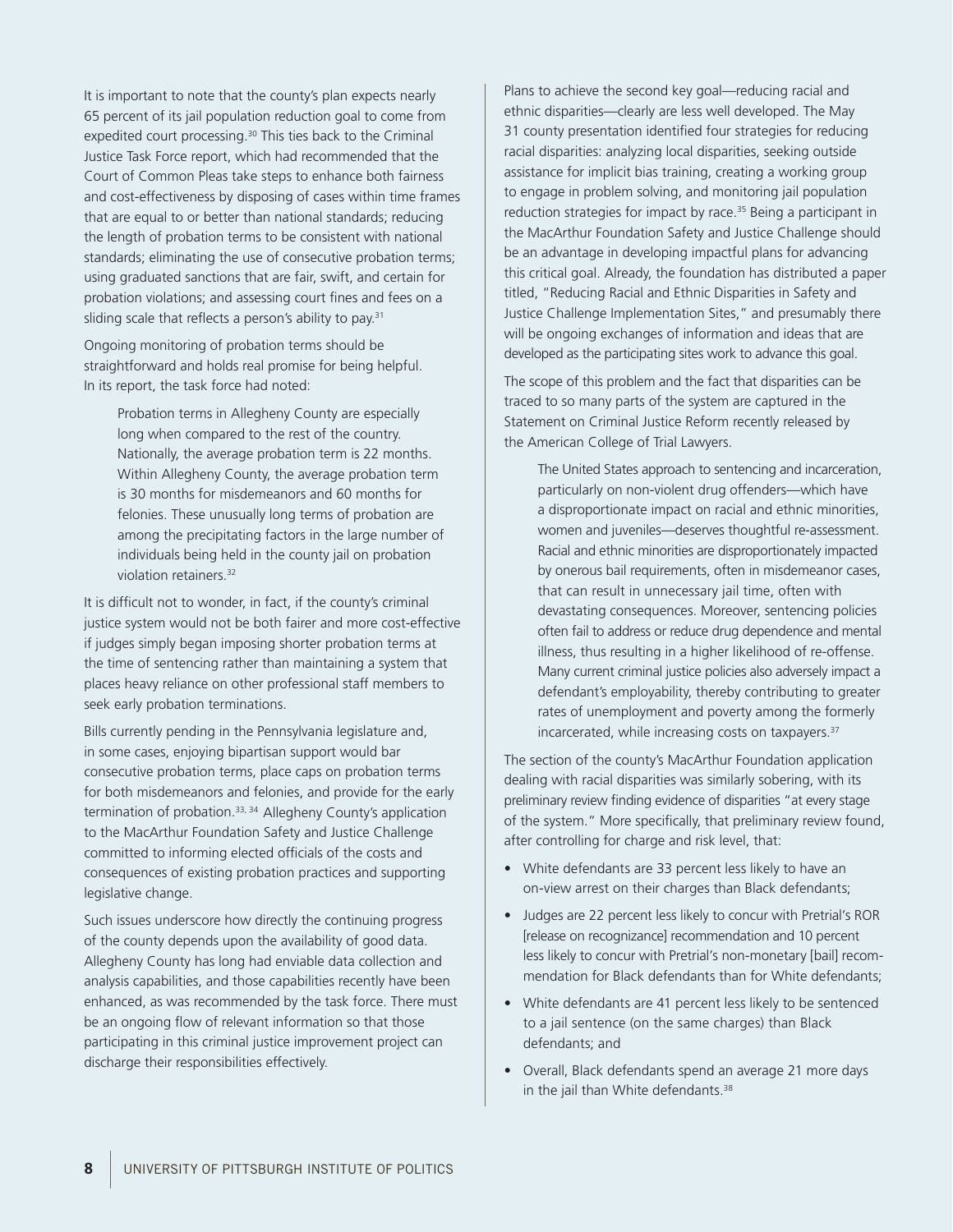The MacArthur Foundation document on reducing racial disparities advises that, among the communities that were earlier participants in its Safety and Justice Challenge, developing plans to reduce racial and ethnic disparities had proven to be more difficult than developing plans to reduce jail populations:

All implementation sites set numerical benchmarks for jail population reductions and were able to identify strategies with clearly designated target populations that could help them reach those benchmarks. However, no such structure was created for reducing racial and ethnic disparities. As the Foundation and its partners have revisited this goal and tried to define what success would look like, it was evident that in addition to implementing key process metrics, using quantitative and qualitative data to set and achieve measurable goals must be critical components of sites' efforts to address [racial and ethnic disparities].39

Sometimes seeing where others have fallen short and analyzing why that happened can be useful in developing plans that will succeed. Whatever form those plans might take, meaningful progress in meeting this challenge must be made if our criminal justice system is going to reflect the values that should characterize our home county.





## **CONCLUSION**

To be clear, Allegheny County's efforts to improve its criminal justice system have not yet reached a point at which broadbased progress can be measured fairly. However, that time is fast approaching. To give the clearest example, as a participant in the MacArthur Foundation's Safety and Justice Challenge and in accepting MacArthur Foundation funding, the county has committed to the goal of reducing the population of the Allegheny County Jail by 20 percent by 2020, which is not very far away.

However, as has been noted, the past year has brought promising signs. They include the receipt of generous funding from both national and local foundations to support these ongoing efforts and indications that the many county offices and officers who must be actively engaged for these efforts to succeed are better organized, are being more cooperative, and seem more committed to taking actions that will improve the system for the communities and individuals that it is designed to serve. The measurable progress already achieved through the well-targeted efforts of the Public Defender's Office should be seen as an inspiring example of what is possible. The panel is hopeful that further measurable improvements will be seen in the coming months and can be included in the public reports that will follow.

In short, there are welcome signs that, through these renewed efforts to further improve, Allegheny County can continue to be a national leader in criminal justice reform. However, none of that can be taken for granted. Certainly, an encouraging start is no guarantee of a strong finish. It is for this reason that continued monitoring by the progress panel, including the periodic release of public reports, is so important. It is a responsibility that the panel intends to discharge responsibly.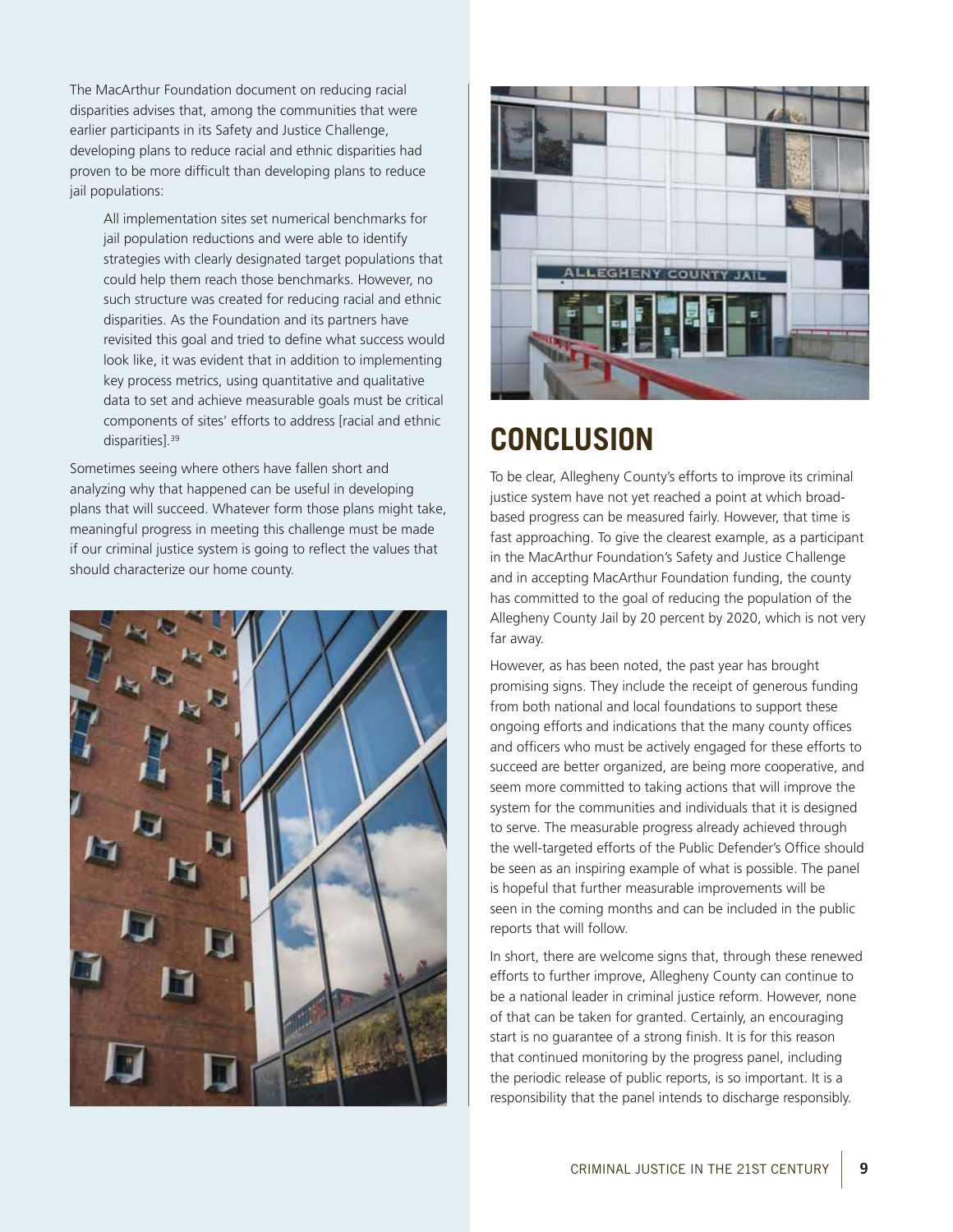# **CRIMINAL JUSTICE PROGRESS PANEL MEMBERS**

#### **Alfred Blumstein**

J. Erik Jonsson University Professor of Urban Systems and Operations Research, Emeritus Carnegie Mellon University

#### **Kenya Boswell**

President BNY Mellon Foundation of Southwestern Pennsylvania

#### **Quintin Bullock**

President Community College of Allegheny County

#### **Susan Everingham**

Director of Innovation Architecture and Senior Policy Researcher RAND Corporation Professor, Pardee RAND Graduate School

#### **Jeffrey Finkelstein**

President and CEO Jewish Federation of Greater Pittsburgh

#### **Glenn Grayson**

Pastor Wesley Center, A.M.E. Zion Church

#### **Mark Nordenberg**\* Chair, Institute of Politics and Chancellor Emeritus University of Pittsburgh

**Matt Smith** President Greater Pittsburgh Chamber of Commerce

**Frederick Thieman**\* Henry Buhl Jr. Chair for Civic Leadership The Buhl Foundation

\* Denotes progress panel co-chair

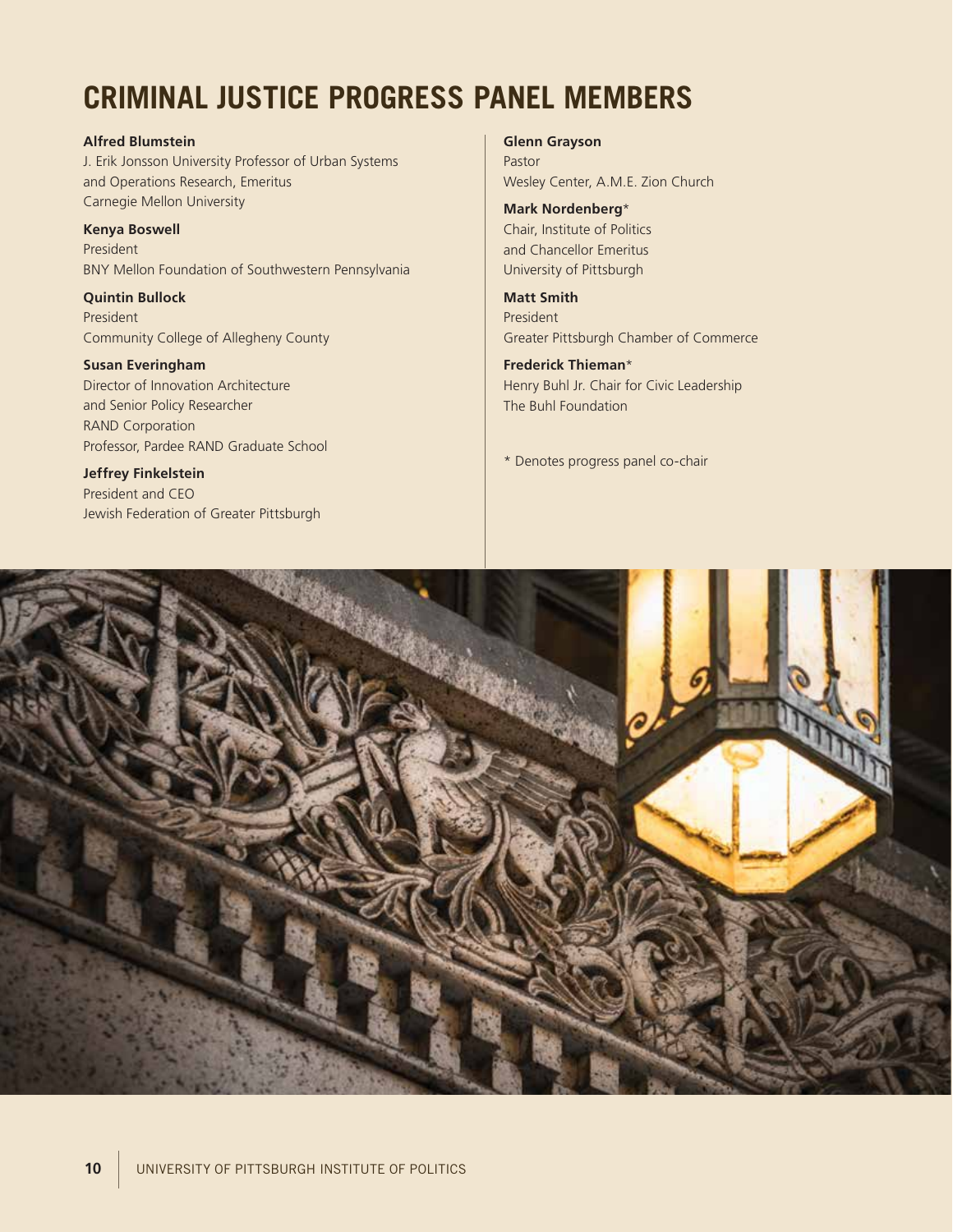## **APPENDIX: CRIMINAL JUSTICE TASK FORCE RECOMMENDATIONS**

The Criminal Justice Task Force issued the following series of recommendations in its 2016 report, *Criminal Justice in the 21st Century: Improving Incarceration Policies and Practices in Allegheny County*.

- 1. Given the strong and growing public interest in the fair and effective functioning of the criminal justice system, the Allegheny County Executive should appoint a panel to review progress in implementing these recommendations and advancing the guiding principles, providing a new measure of accountability and a new source of information.
- 2. The Allegheny County Executive should create a criminal justice system coordinator position, reporting to the county manager and focused on monitoring the criminal justice system, to better manage the criminal justice system and advance the goals of maintaining public safety, enhancing equity, and reducing costs.
- 3. To improve the transparency and effectiveness of the criminal justice system, Allegheny County should build on its considerable technology assets to deliver timely data and analysis to manage the overall system and monitor key performance metrics, including racial disparities.
- 4. Because even a brief period of pretrial detention can have a devastating impact on the person jailed and because the costs of incarceration are a significant burden for county taxpayers:
	- a. Police, courts, and the district attorney should develop and use proven alternatives to arrests and bookings, including establishing programs to divert individuals who otherwise might have been charged with nonviolent offenses into community-based treatment and support services, using summons in lieu of arrests, and establishing community-based restorative justice programs.
	- b. District judges should use monetary bail rarely and instead should use the county's risk assessment tool for pretrial release determinations, avoiding pretrial incarceration except when necessary to preserve public safety or to ensure the defendant's presence in subsequent proceedings.
	- c. Jail personnel and the courts should reduce the processing time between a person's admission to the jail and his or her first court appearance.
- d. The district attorney should guard against the practice of overcharging and also consider alternatives to prosecution that do not require filing formal charges, such as precharge diversion programs.
- e. Indigent defendants should be represented by a public defender at the preliminary arraignment, when initial incarceration decisions are made.
- f. Police and district judges should commit to the use of the jail in a uniform and consistent manner commensurate with the seriousness and frequency of crime in their particular communities.
- 5. A high priority should be placed on expanding crisis intervention training for police and other law enforcement personnel and on diverting individuals who are suffering from mental illness or substance use disorders into effective treatment programs.
- 6. The Court of Common Pleas should take steps to enhance both fairness and cost-effectiveness by:
	- a. Disposing of cases within time frames that are equal to or better than national standards.
	- b. Reducing the length of probation terms to be consistent with national standards.
	- c. Eliminating the use of consecutive probation terms.
	- d. Using graduated sanctions that are fair, swift, and certain for probation violations.
	- e. Assessing court fines and fees on a sliding scale that reflects a person's ability to pay.
- 7. To the extent that cost savings are realized from a reduction in the population of the Allegheny County Jail, the county executive should give high priority to additional investments in the broader criminal justice system that will improve its effectiveness. These include:
	- a. Increasing the number of police on the beat—who, properly trained in a sentinel role, could be a major force in preventing crime and improving police community relations.
	- b. Increasing the number of probation officers to better provide more effective supervision to higher-risk individuals on probation.
	- c. Expanding programs that have a proven record of reducing recidivism, including reentry programs.
	- d. Incentivizing district judges and municipal police departments to develop creative programs to reduce their use of the county jail even while maintaining public safety.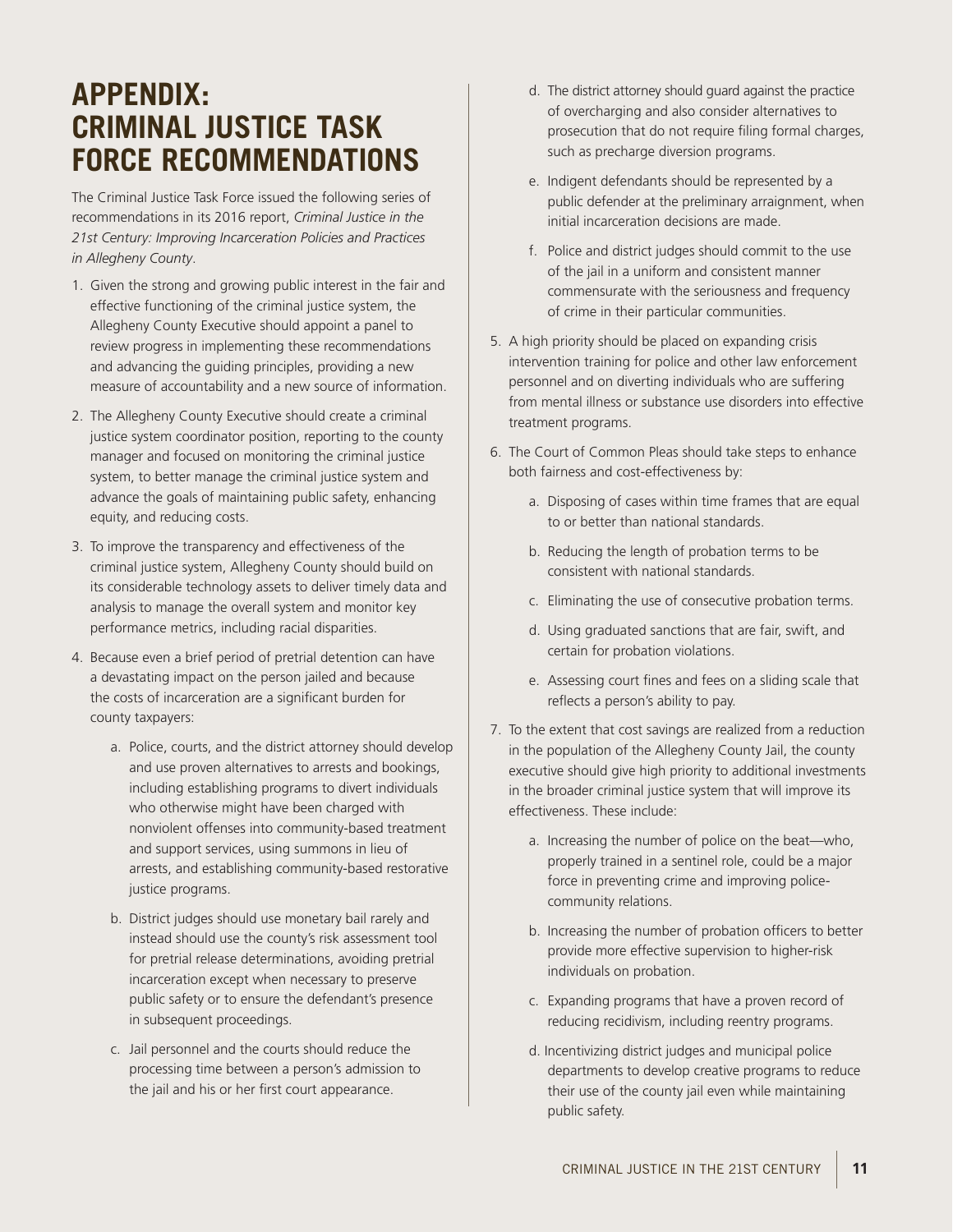# **ENDNOTES**

**1.** Institute of Politics, Criminal Justice in the 21st Century: Improving Incarceration Policies and Practices in Allegheny County, (Pittsburgh, PA: University of Pittsburgh Institute of Politics, 2016), 1.

**2.** Institute of Politics, Criminal Justice in the 21st Century, 10.

**3.** http://d-scholarship.pitt.edu/35178/

**4.** Institute of Politics, Incarceration in Allegheny County: An Initiative Advancing the Criminal Justice Task Force Report of 2016, (Pittsburgh, PA: University of Pittsburgh Institute of Politics, 2018), 6.

**5.** Institute of Politics, Incarceration in Allegheny County, 6.

**6.** Reed Ward, Paula, "Allegheny County wins \$2 million grant to help cut jail population," Pittsburgh Post-Gazette, October 25, 2018. https://www.post-gazette.com/news/ crime-courts/2018/10/25/Allegheny-County-MacArthurfoundation-grant-reduce-jail-population-racial-disparityzappala-manning/stories/201810250188.

**7.** "Safety and Justice Challenge Expands to 52 Cities, Counties," The MacArthur Foundation, October 24, 2018, https://www. macfound.org/press/press-releases/safety-and-justice-challengeexpands-52-cities-counties/.

**8.** "Safety and Justice Challenge Expands to 52 Cities, Counties," The MacArthur Foundation, October 24, 2018, https://www. macfound.org/press/press-releases/safety-and-justice-challengeexpands-52-cities-counties/.

**9.** Allegheny County, Allegheny County Application for the MacArthur Foundation's Safety and Justice Challenge, (Allegheny County, Pennsylvania: Allegheny County, 2018), 2.

**10.** "Crime Reported by Pittsburgh, Pennsylvania," accessed May 21, 2019, https://www.ucrdatatool.gov/Search/Crime/ Local/RunCrimeJurisbyJurisLarge.cfm.

**11.** Institute of Politics, Criminal Justice in the 21st Century, 16.

**12.** Pamerleau, Susan, "Jail Diversion Program a Huge Success," San Antonio Express-News, January 22, 2016, http://www. mysanantonio.com/opinion/commentary/article/Jaildiversionprogram-a-huge-success-6777745.php.

**13.** Independent Commission on New York City Criminal Justice and Incarceration Reform, A More Just New York City, (New York City, NY: Independent Commission on New York City Criminal Justice and Incarceration Reform, 2017), https:// static1.squarespace.com/static/5b6de4731ae1de914f43628/t/ 5c198f9af950b7863cd60bac/1545179066057/Progress+ Report.pdf.

**14.** Independent Commission on New York City Criminal Justice and Incarceration Reform, A More Just New York City, (New York City, NY: Independent Commission on New York City Criminal Justice and Incarceration Reform, 2017), https:// static1.squarespace.com/static/5b6de4731aef1de914f43628/t/ 5c198f9af950b7863cd60bac/1545179066057/Progress+ Report.pdf.

**15.** Mueller-Smith, Michael, PhD, and Kevin T. Schnepel, PhD, " Division in the Criminal Justice System," January 17, 2019, https:// sites.lsa.umich.edu/mgms/wp-content/uploads/sites/283/2019/01/ Diversion.pdf.

**16.** Waller, Mark S., Shannon M. Carey, PhD., Erin J. Farley, PhD, "Testing the Cost of Judicial Diversion: Final Report," March 2013, https://www.courtinnovation.org/sites/default/files/documents/ NY\_Judicial%20Diversion\_Cost%20Study.pdf.

**17.** "Allegheny County Jail Population Management Dashboards," accessed May 21, 2019, https://www.alleghenycountyanalytics.us/ index.php/2018/11/29/allegheny-county-jail-populationmanagement-dashboards/.

**18.** Institute of Politics, Incarceration in Allegheny County, 1.

**19.** "About Us: One Northside," accessed May 21, 2019, https://onenorthsidepgh.org/about-us/.

**20.** The Buhl Foundation, "Safety: One Northside Impact Framework," accessed May 21, 2019, https://onenorthsidepgh. org/wp-content/uploads/2019/04/One-Northside-Impact-Framework\_safety.pdf.

**21.** Dugan, Matthew, Ashlee Lynn, Molly Morrill, Janice Radovick-Dean, Rebecca Spangler, "Allegheny County's Safety & Justice Challenge Project" (Pittsburgh, Pennsylvania, May 31, 2019), 4.

**22.**Dugan, et al., "Allegheny County's Safety & Justice Challenge Project," 8.

**23.**Dugan, et al., "Allegheny County's Safety & Justice Challenge Project," 6.

**24.**Dugan, et al., "Allegheny County's Safety & Justice Challenge Project," 9.

**25.** Dugan, et al., "Allegheny County's Safety & Justice Challenge Project," 10.

**26.**Dugan, et al., "Allegheny County's Safety & Justice Challenge Project," 13.

**27.** Dugan, et al., "Allegheny County's Safety & Justice Challenge Project," 14.

**28.**Dugan, et al., "Allegheny County's Safety & Justice Challenge Project," 14.

**29.** Dugan, et al., "Allegheny County's Safety & Justice Challenge Project," 14.

**30.**Dugan, et al., "Allegheny County's Safety & Justice Challenge Project," 13.

**31.** Institute of Politics, Criminal Justice in the 21st Century, 13-15.

**32.**Institute of Politics, Criminal Justice in the 21st Century, 15.

**33.**H.B. 1555, 2019-2020 Regular Session (Pa. 2019).

**34.**S.B. 14, 2019-2020 Regular Session (Pa. 2019).

**35.**Dugan, et al., "Allegheny County's Safety & Justice Challenge Project," 23.

**36.** MacArthur Foundation, Reducing Racial and Ethnic Disparities in Safety and Justice Challenge Implementation Sites, (New York, New York: MacArthur Foundation, 2019).

**37.** American College of Trial Lawyers, Statement on Criminal Justice Reform, (Newport Beach, California: American College of Trial Lawyers, 2019), 1.

**38.**Allegheny County, Allegheny County Application for the MacArthur Foundation's Safety and Justice Challenge, 4.

**39.** MacArthur Foundation, Reducing Racial and Ethnic Disparities in Safety and Justice Challenge Implementation Sites, 6.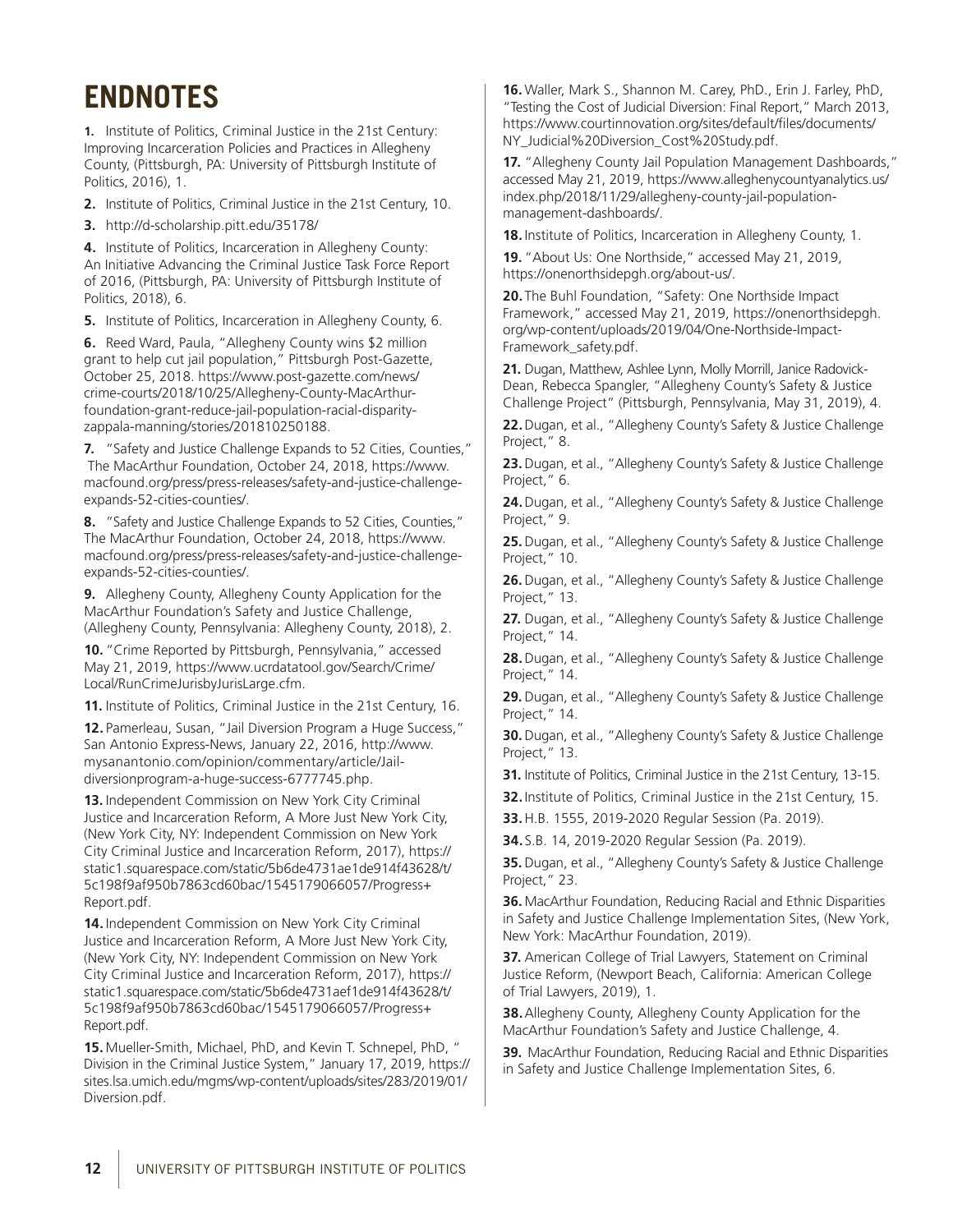